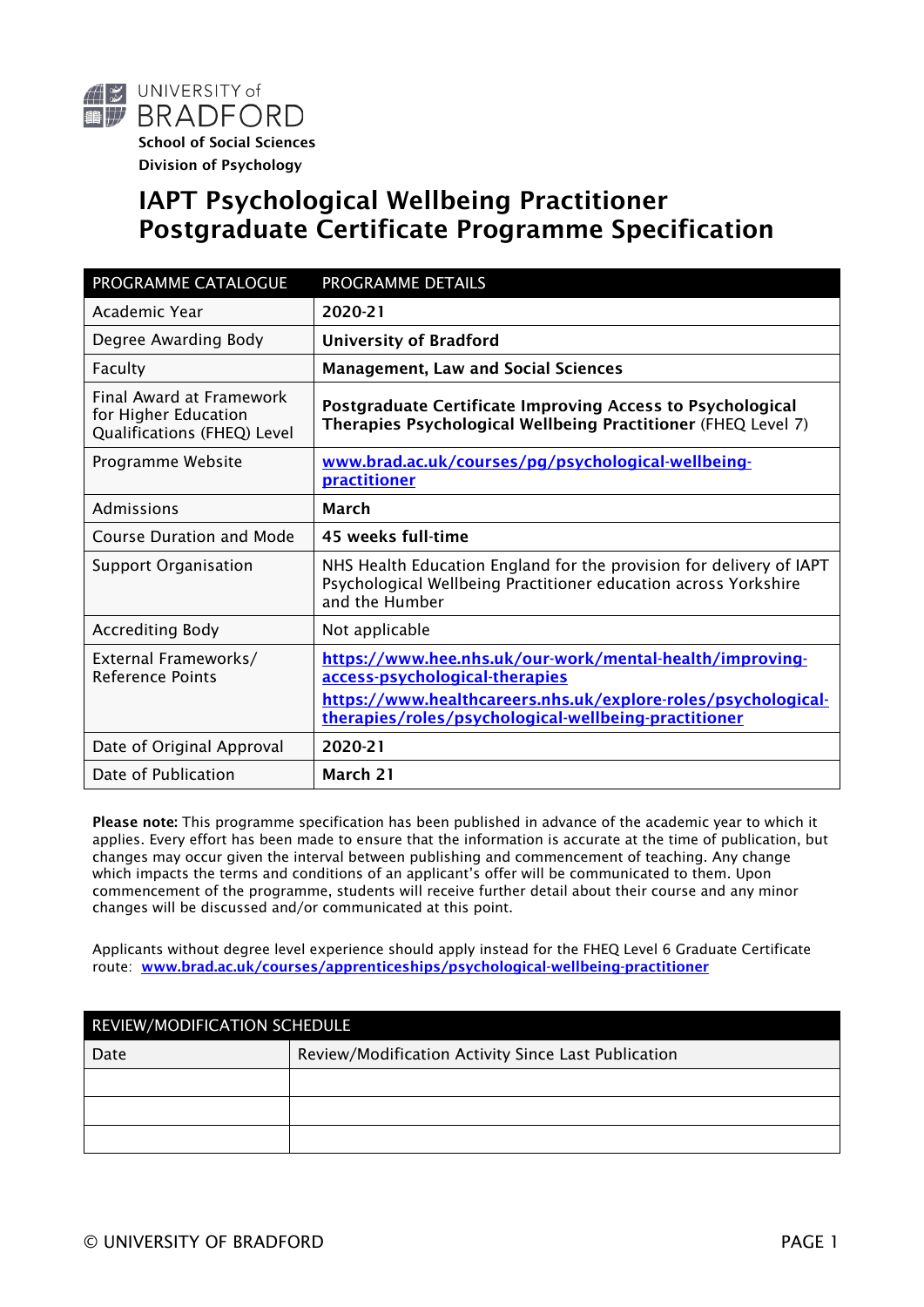### INTRODUCTION

The IAPT (Improving Access to Psychological Therapies) programme was developed from a governmental white paper that discussed the devastating effect that depression and anxiety disorders have on individuals, their families and society. The National Institute for Health and Care Excellence (NICE) was instrumental in the creation of specific training programmes through the NHS that would train and employ clinicians who would work in IAPT services and directly make an impact on these serious mental health issues: Psychological Wellbeing Practitioners (PWPs).

Psychological Wellbeing Practitioners are trained to assess and support people with common mental health problems – principally anxiety disorders and depression – in the self-management of their recovery. Interventions are designed to aid clinical improvement and social inclusion, including return to work, meaningful activity or other occupational activities. PWPs do this through the provision of information and support for evidencebased low-intensity psychological treatments, mainly informed by cognitive-behavioural principles, but also include physical exercise and supporting medication adherence. Behaviour change theory and models provide the framework which support an integrated approach to the choice and delivery of the interventions that PWPs provide.

### Programme Overview

The IAPT PWP has an external framework that was designed to train CBT competences for depression and anxiety disorders. The IAPT programme was established across England in 2008 with the aim of establishing psychological therapy services to enable 900,000 extra people to receive evidence based NICE approved psychological therapies and interventions for common mental health problems.

PWPs operate within the IAPT service delivery model. Considerable progress has been made in developing effective psychological therapies. This progress has been recognized by NICE which now recommends particular psychological therapies as first choice interventions for depression and anxiety disorders. However, in most countries few members of the public benefit from these advances as there are insufficient appropriately trained therapists. England is an exception. Starting in 2008, the NHS has trained and employed an increasing number of clinicians who work in IAPT services. Individuals who are seen within those services can expect to receive a course of NICE-recommended psychological therapy from an appropriately trained individual and to have their clinical outcomes monitored and reported.

The IAPT programme has grown so that it now sees around 900,000 people a year. Over 550,000 go on to have a course of psychological therapy with the NHS. The others receive an assessment, advice and signposting (if appropriate). The IAPT programme is a unique outcome monitoring system ensures over 98% of treated individuals have their depression and anxiety assessed at the beginning and end of treatment.

The PWP programme has been instrumental in helping the NHS achieve its clinical outcomes. Currently these programmes have seen a minimum of 50% recovery for all individuals completing treatment. One in two people who have a course of treatment in IAPT recover and two out of three people show worthwhile improvements in their mental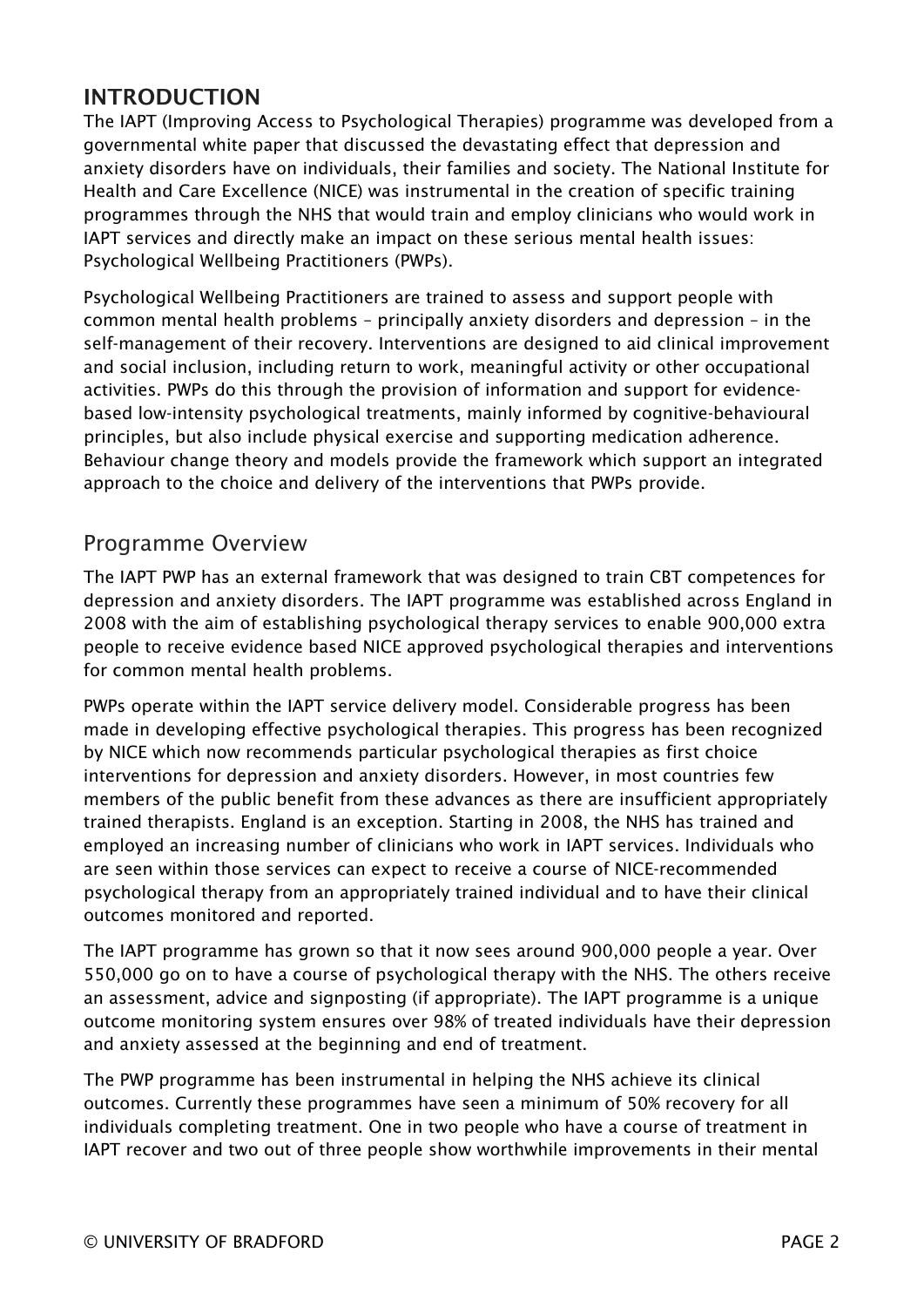health. The effort to secure such impressive outcomes has generated very substantial learning which this document aims to share nationally and internationally.

The PWP programme is fully funded by the NHS HEE. All places on the programme are tied to a trainee job in an IAPT service. Applicants must apply for and secure a PWP trainee post within the NHS or specified Third Sector organization. Trainees subsequently selected for the programme in addition to academic fees paid are also paid a stipend at band 4 which is approximately £21,892 for the 45 weeks of training. After completing the programme trainees are generally offered a position with the NHS.

The success of the IAPT programme has been recognized and the NHS has committed to further expanding IAPT services so 1.5 million people per year will be seen by 2020/21. This represents around a quarter of the community prevalence of depression and anxiety disorders.

The PWP Graduate Certificate programme is aimed at individuals who are interested in providing support for adults with depression and anxiety disorders that can be managed in the NHS context. The right workforce, appropriately trained, with the right capacity and skills mix is essential to ensuring the delivery of NICE recommended care. The IAPT workforce consists of low-intensity practitioners and high-intensity therapists who together deliver the full range of NICE recommended interventions for people with mild, moderate and severe depression and anxiety disorders, operating within a stepped-care model. National guidance suggests that 40% of IAPT services be staffed by PWPs. The PWP programme can be a stepping-stone for students to go on to the High-intensity course in the NHS.

### Programme Aims

The postgraduate course aims to provide professional level academic training in Cognitive Behaviour Therapy, specifically Low-intensity psychological wellbeing practitioners. The course is designed for individuals in psychotherapy related professions such as Mental Health Nursing, Social Work and Counselling but other professions for retraining are welcome. Graduates in Psychology and cognate disciplines (without a relevant professional qualification) will be given the opportunity to acquire core professional knowledge, skills and attitudes (which form the basis of CBT practice) by way of 4 core modules that must be completed successfully .

The curriculum is designed so that it can be available at both undergraduate (level 6) and postgraduate certificate level (level 7), based on modules delivered 1 day a week over 45 weeks – 45 days in total. This number of days is essential to meet the learning objectives specified within the curriculum. Although each module has a specific set of learning outcomes, the clinical competencies build on each other and courses are expected to focus the majority of their teaching activity on clinical competence development through clinical simulation/role play.

The NHS provides an IAPT service delivery model that is predicated on a stepped care model with PWPs supporting low-intensity interventions. The IAPT programme was developed as a systematic way to organize and improve the delivery of, and access to, evidence-based psychological therapies within the NHS. These evidence-based treatments for people with depression and anxiety disorders and comorbid long-term physical health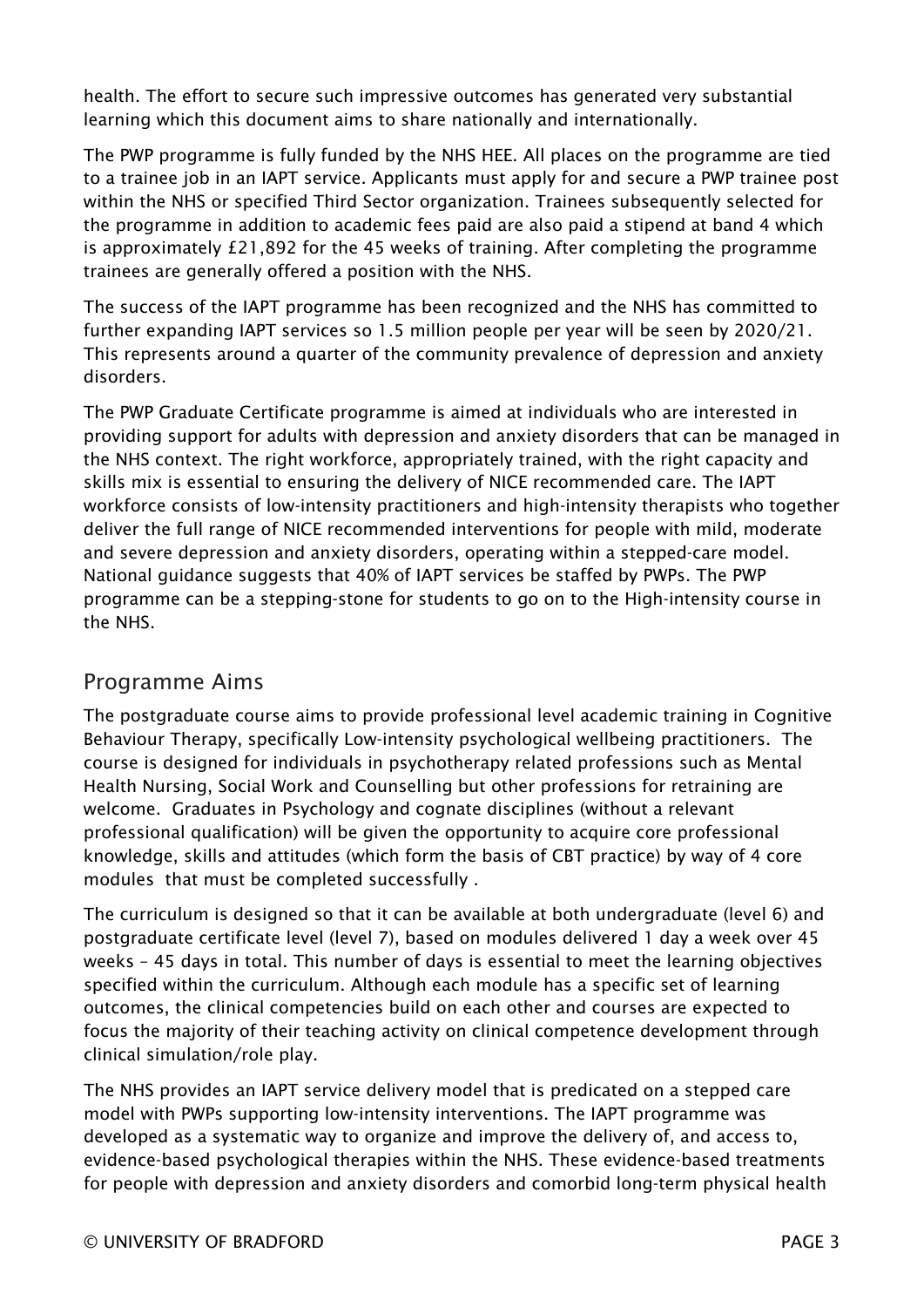conditions with the basic principles that the PWP programme at the University of Bradford will follow.

- Evidence-based psychological therapies at the appropriate dose: where NICE recommended therapies are matched to the mental health problem and the intensity and duration of delivery is designed to optimize outcomes.
- Appropriately trained and supervised workforce: where high quality care is provided by clinicians who are trained to an agreed level of competence and accredited in the specific therapies they deliver, and who receive weekly outcomes-focused supervision by senior clinical practitioners with the relevant competences who can support them to continuously improve
- Routine outcome monitoring on a session-by-session basis, so that the person having therapy and the clinician offering it have up-to-date information on the person's progress. This helps guide the course of each person's treatment and provides a resource for service improvement, transparency and public accountability.
- Services are delivered using a stepped-care model, which works according to the principle that people should be offered the least intrusive intervention appropriate for their needs first.

National Institute for Health and Care Excellence (NICE) guidance for common mental health disorders and for each of the anxiety disorders and depression sets out the range of different types of low-intensity evidence-based interventions appropriate for delivery by PWPs. Principal among these are support for low-intensity self-help interventions informed by cognitive-behavioural principles.

Typically these are supported by the use of self-help materials which can be provided in written or digital form (e.g. computerised cognitive behavioural therapy (cCBT)). Treatment is provided to groups of people as well as one-to-one to individual patients, and is provided by telephone and increasingly through electronic media as well as face-to-face. Low-intensity psychological treatments place a greater emphasis on patient selfmanagement and are less burdensome than traditional psychological treatments. Support is specifically designed to enable patients to optimise their use of self-management recovery information and may be delivered through face-to-face, telephone, email or other contact methods. PWPs also provide information on common pharmacological treatments and support patients in decisions that optimise their use of such treatments. They also provide information on and support for the promotion of physical activity.

The PWP programme is delivered within a competency-based framework core competencies for the PWP role. The design of the academic programme reflects the IAPT stepped care service context in which trainees work during their training year. The University of Bradford programme contains 4 core modules and is structured to follow the national PWP curriculum guidance. The IAPT initiative was developed to train workers to support the delivery of treatment for depression and anxiety disorders in line with the National Institute for Clinical Excellence (NICE) guidance. The programme is accredited by the British Psychological Society with the curriculum designed by NICE and HEE of the NHS.

Psychological Wellbeing Practitioner training programmes provide the knowledge and professional skills for people to work as Psychological Wellbeing Practitioners (PWPs) with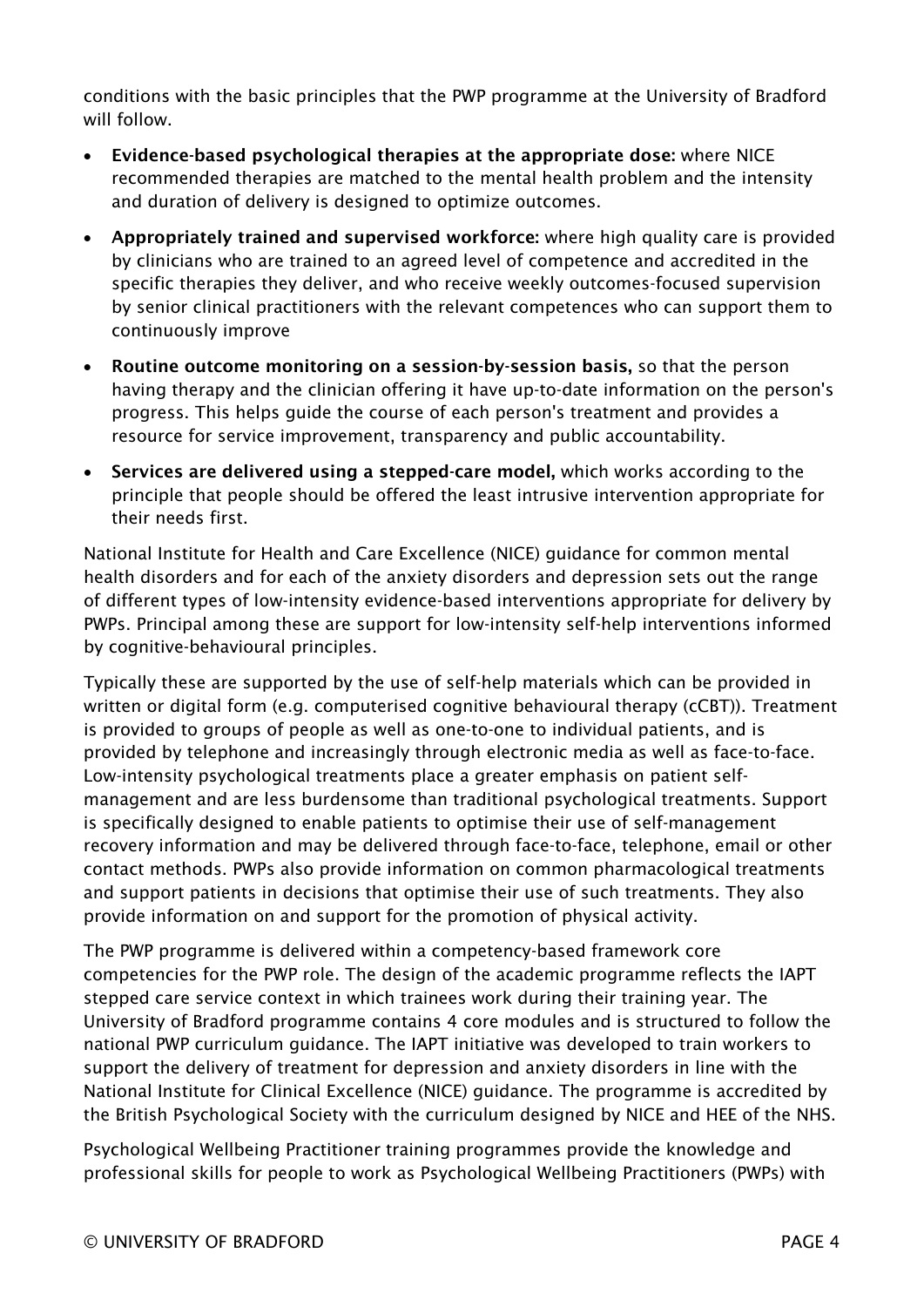people with common mental health problems. PWPs normally operate within a stepped care service delivery model, such as Improving Access to Psychological Therapies services in England, or similar service delivery models elsewhere. PWP training programmes in other nations may prepare people to work in analogous roles in primary care mental health services.

# ADMISSIONS REQUIREMENTS

The programme is only open to students who are resident and employed within the United Kingdom. Recruitment is carried out jointly by the IAPT services and the University course team, through a 2-stage interview selection process. All students must apply for and secure a PWP trainee post within the NHS. These posts are advertised on the NHS jobs website and all places on the programme are tied to a trainee job in an IAPT service. The University of Bradford is unable to accept direct applications for the course. Shortlisted applicants will be interviewed by the associated IAPT service and, if selected as a preferred candidate, will be invited to attend a University selection interview to confirm a place on the programme.

The PWP training is open to people with a range of experience. Those with a degree will typically undertake a Level 7 postgraduate certificate and those without a degree will normally undertake the Level 6 graduate certificate. Consideration of applications will be based on a combination of formal academic qualifications and other relevant experience.

- As the programme is taught in English, students must have English at GCSE Grade C (new Grade 4) or above, or a national equivalent Level 2 English qualification.
- We specifically require that applicants have an undergraduate (Bachelor's) degree with honours classified at lower second (2:2) or above, in any subject.

The programme is not eligible for prior learning recognition, but we welcome students who have non-traditional qualifications and backgrounds. Other academic qualifications of an equivalent standard and substantial work experience and achievements at work demonstrating ability to study successfully at a postgraduate level can be taken into account.

Students with a disability may wish to contact the Disability Office before applying by visiting the website [https://www.bradford.ac.uk/disability/before.](https://www.bradford.ac.uk/disability/before)

As this programme is distance learning all students must have access to an internet connect, computer and devote one day a week to participating in educational activities. The programme is 45 weeks duration. The programme is comprised of four core modules, which are delivered according to the PWP National Curriculum; Delivery entails 30 days of face-to-face teaching and 15 days of practice-based learning.

The programme begins in March. The duration is slightly different than other programmes as the programme is required for a duration of 45 weeks of continuous enrolment (45 days - one day a week as the other 4 are spent in placement) over 3 terms (semesters).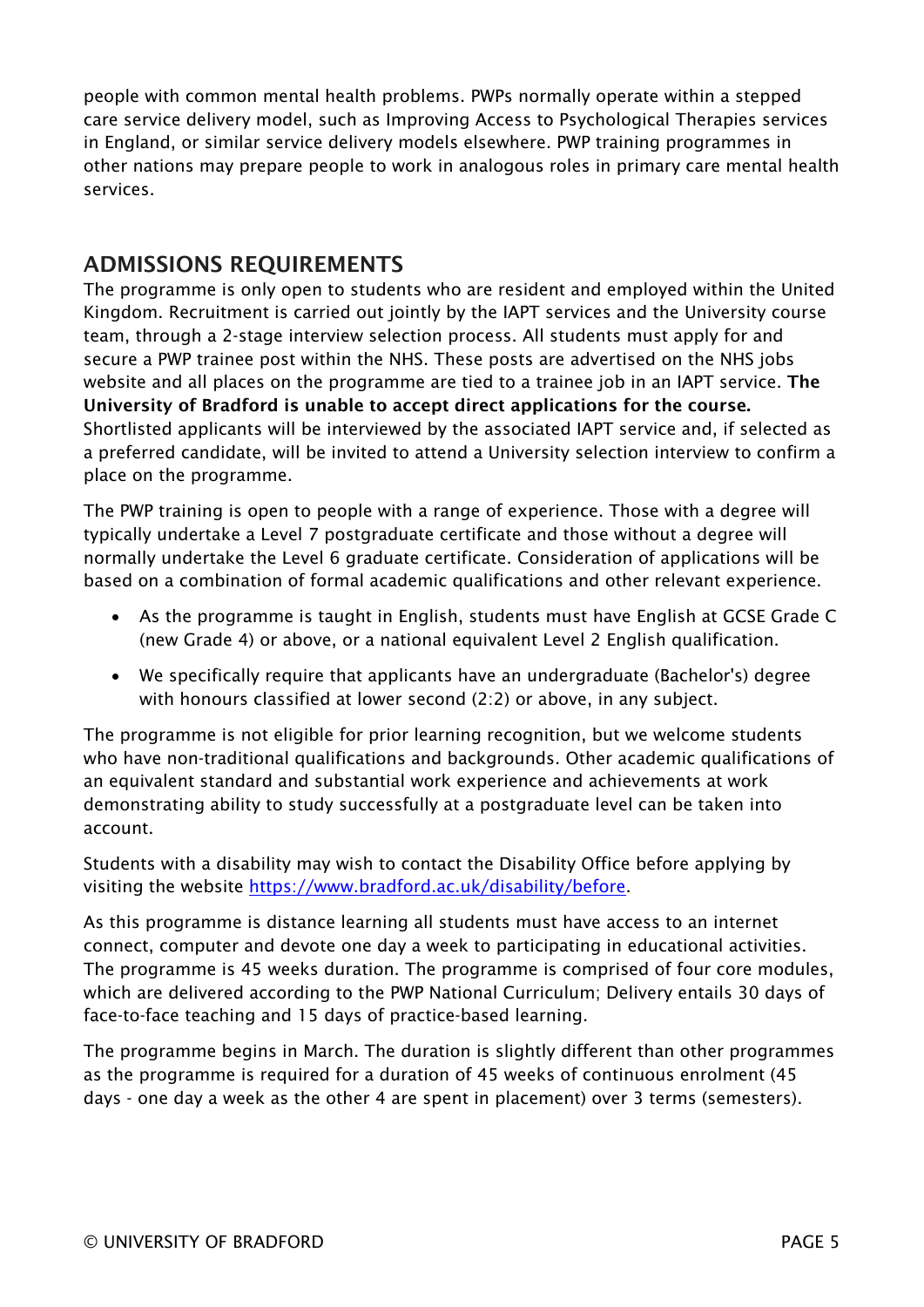# PROGRAMME LEARNING OUTCOMES

The outcomes of the PWP programme aligns with the relevant level descriptors for FHEQ and the accreditation body the BPS as well as the NHS-HEE guidance and the NICE guidelines for common mental health problems.

### To be eligible for the FHEQ Level 7 award of Postgraduate Certificate, students will be able to demonstrate:

Subject Knowledge and Skills

- 1. Engagement and assessment of patients with common mental health problems.
- 2. Knowledge, understanding and critical awareness of concepts of mental health and mental illness.
- 3. Knowledge, understanding and critical awareness of diagnostic category systems in mental health.
- 4. A range of social, medical and psychological explanatory models.
- 5. Demonstrate knowledge of, and competence in applying the principles, purposes and different types of assessment undertaken with people with common mental health disorders.

Practical and Transferable Skills

- 6. Knowledge of, and competence in using, 'common factors' to engage patients, gather information, build a therapeutic alliance with people with common mental health problems, manage the emotional content of sessions and grasp the patient's perspective or 'worldview'.
- 7. Knowledge of, and competence in, 'patient-centred' information gathering to arrive at a succinct and collaborative definition of the person's main mental health difficulties and the impact this has on their daily living.
- 8. Knowledge of, and competence in recognizing, patterns of symptoms consistent with diagnostic categories of mental disorder from a patient-centred interview.
- 9. Knowledge of, and competence in, accurate risk assessment of patients or others.
- 10. Knowledge of, and competence in the use of, standardized assessment tools including symptom and other psychometric instruments to aid problem recognition and definition and subsequent decision making.

#### Professional Behaviours

- 11. Knowledge of, and commitment to, a non-discriminatory, recovery orientated values base to mental healthcare and to equal opportunities for all and encourage people's active participation in every aspect of care and treatment.
- 12. Knowledge of, and competence in responding to, people's needs sensitively with regard to all aspects of diversity, including working with older people, the use of interpretation services and taking into account any physical and sensory difficulties patients may experience in accessing services.
- 13. Competence in managing a caseload of people with common mental health problems efficiently and safely.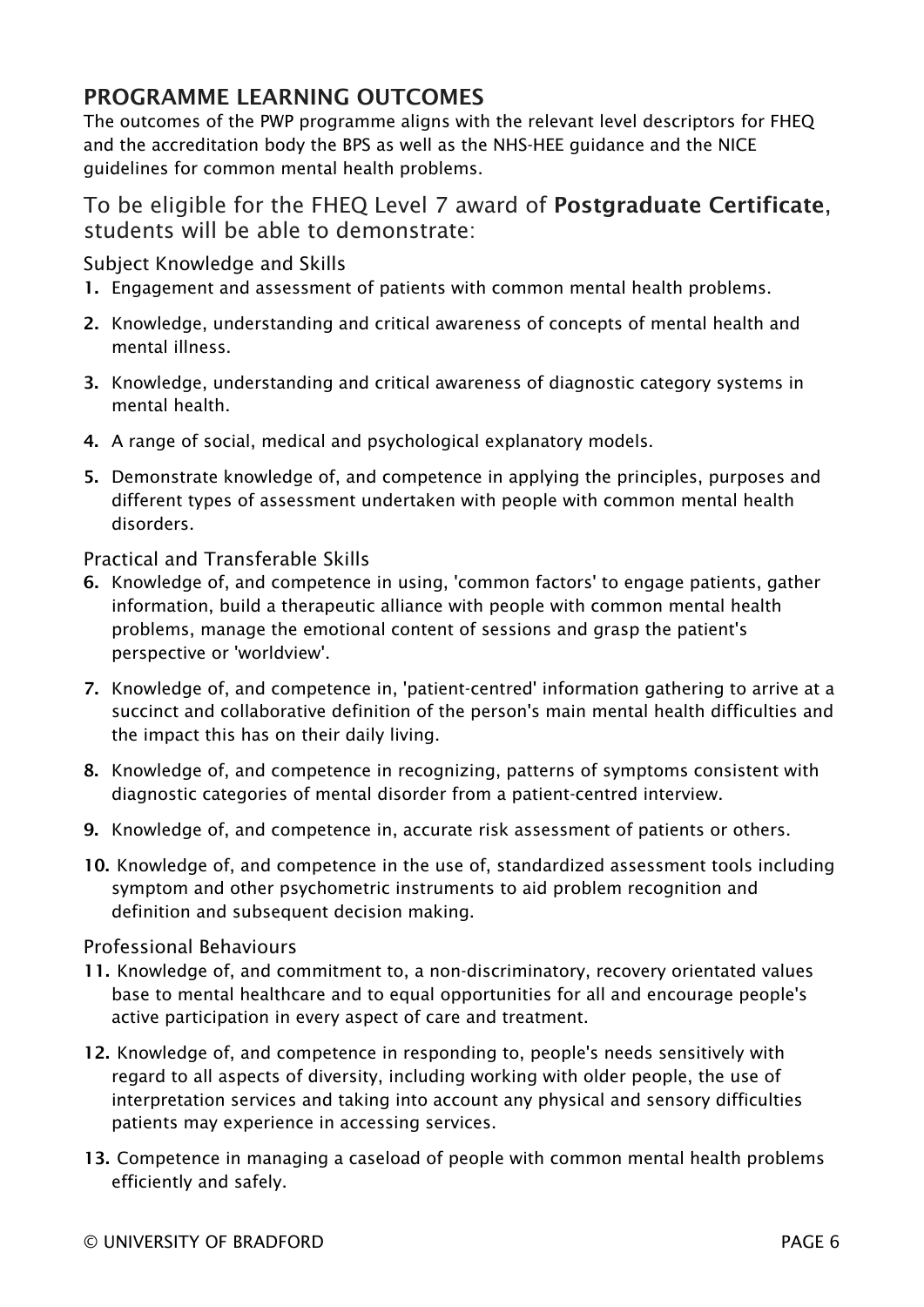- 14. Knowledge of, and competence in gathering, patient-centred information on employment needs, wellbeing and social inclusion and in liaison and signposting to other agencies delivering employment, occupational and other advice and services.
- 15. An appreciation of the worker's own level of competence and boundaries of competence and role, and an understanding of how to work within a team and with other agencies with additional specific roles which cannot be fulfilled by the worker alone.

# LEARNING, TEACHING AND ASSESSMENT STRATEGY

### Programme Structure

The programme does not follow traditional stages of learning and is a 45-week taught programme that concludes with certification. The curriculum includes both theoretical learning and skills practice and practice-based learning directed by the University of Bradford academic staff that extends learning into practice.

The national curriculum defines the academic contribution as 45 days of academic instruction, 25-30 days delivered as theoretical learning and skills practice and 15-20 days as directed practice-based learning. Directed practice-based learning tasks include shadowing/observation, role play/practice with peers/colleagues of assessment and interventions, self-practice of interventions with reflection (for example, applying techniques to issues from own life), and directed problem-based learning.

Students at the University of Bradford PWP programme will attend 3 modules for 1 full day per week and the remaining 4 days per week working at their IAPT service placement. The programme is 45 days in total with 30 days being at the University and the additional 15 days spent in directed study.

The course will be delivered over 3 terms (semesters). At the beginning of the programme there is an introductory teaching block where students are required to attend for seven full days: usually Monday to Friday and the following Monday to Tuesday. The introductory teaching block will consist of induction, academic teaching, digital and phone responses, grounding in clinical skills, awareness of the PWP model and the patient centred Observed Structured Clinical Examination (OSCE).

For the clinical aspect the training programme requires trainees to learn from observation and skills practice under supervision at their IAPT service while working in fully functioning IAPT services, as well as through the theoretical teaching, skills practice and practicebased learning directed by the Higher Education Institute. Students will have a compulsory placement for 4 days of week. Trainees should complete a minimum of 80 clinical contact hours with patients (face-to-face or on the telephone) within an IAPT service as a requirement of their training and should undertake a minimum of 40 hours of supervision of which at least 20 hours should be case management supervision and at least 20 hours should be clinical skills supervision. These 80 clinical contact hours and 40 supervision hours are in addition to the 15-20 practice-based learning days directed by education providers.

#### Assessment

Assessment focuses primarily on trainees' practical demonstration of competencies. Skills based competency assessments are independent of academic level and must be passed.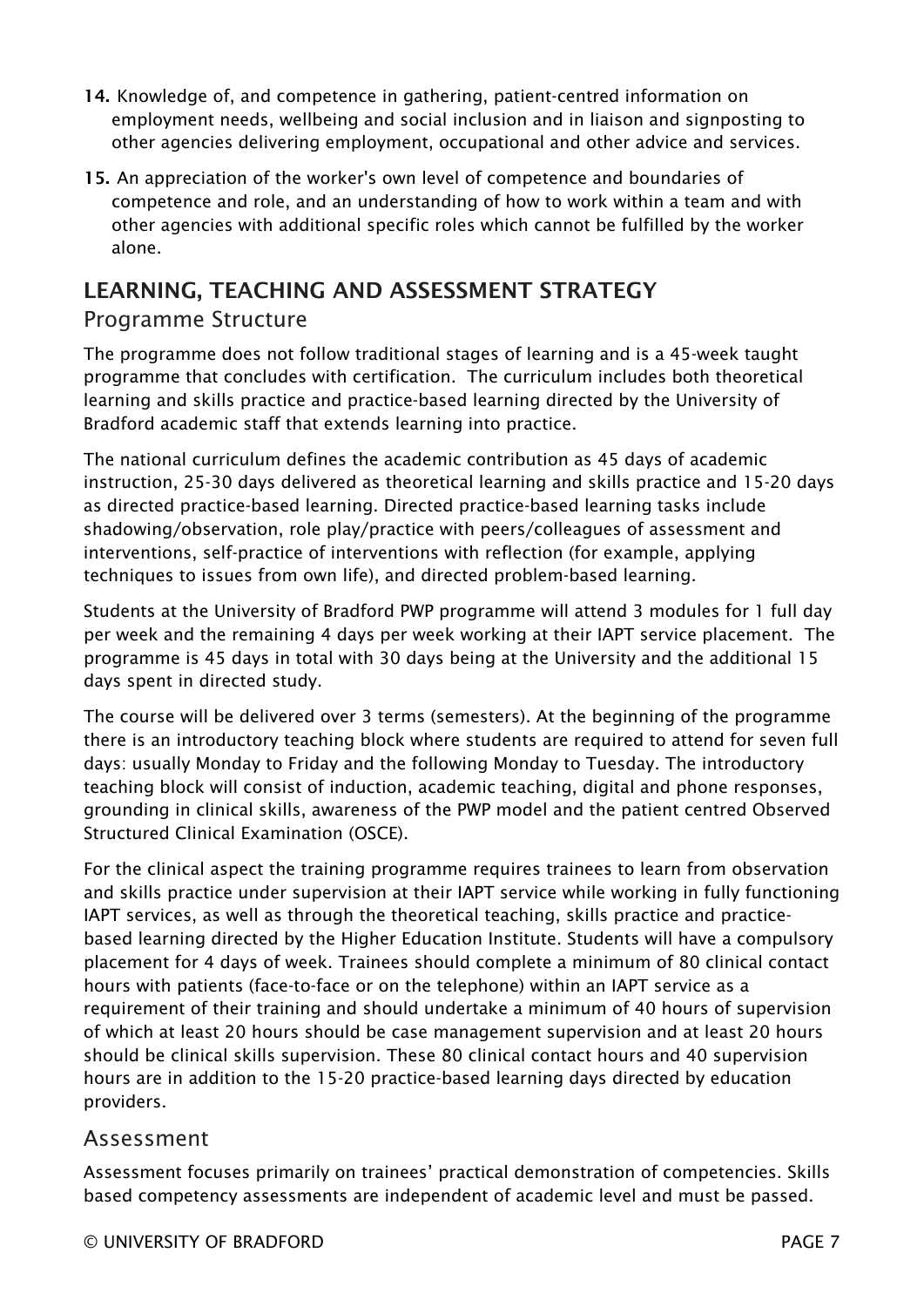Trainees may not necessarily possess previous clinical or professional expertise in mental health and can undertake academic assessments at either undergraduate or postgraduate level, depending on their prior academic attainment.

# Student Support

Not all students arrive at the university fully prepared and able to deal with the balance required between university life and personal life. Many students, no matter their age, find that they need some assistance, guidance or reassurance at some point during their studies. All students will be assigned a Personal Academic tutor to support them during their academic studies. A student's PAT will take an active interest in their academic progress and personal well-being. The Personal Tutoring programme consists of regular, scheduled meetings with their personal tutor. Students will be encouraged to contact their PAT to be in contact as soon as a concern or issue arises.

Evidence shows that nurturing a student's "sense of belonging" improves their engagement, retention and success. Providing students with regular opportunities to meet with their Personal Academic Tutor (PAT) to discuss and enhance their personal, academic and professional development throughout their time at University increases academic achievement. If a student finds themselves in difficult personal circumstance that require in-depth support, they will be advised by their Personal Academic Tutor/Programme Leader to seek counselling support either from the University's Student Services or from another appropriate agent or agency (for example, their GP, a professional Counsellor, or a Charity/Self-help Group) of their choosing. The University Counselling support service is free for them to use as students at the University of Bradford and is completely confidential.

## **CURRICULUM**

## Curriculum Overview

The course has been established to meet the demands of the national IAPT educational agenda and therefore follows the PWP National Curriculum, which was reviewed in 2014/15. The overall purpose of the course is to train PWPs to deliver safe, helpful and competent guided self-help at step 2 of the stepped care model (for clients with common mental health problems). This is in order to meet the service needs of various IAPT service providers across Yorkshire and Humber. The course is funded by the NHS-HEE. Trainees completing the Certificate will hold posts as IAPT PWP trainees in their Trusts and work in the IAPT services. Course accreditation standards for the PWP programme have been developed and are linked to the national PWP curriculum. Each module has a specific set of foci and learning outcomes, the clinical competencies build on each other and the majority of the teaching activity on clinical competence developed through clinical simulation/role play. the training programme requires students to learn from observation and skills practice under supervision while working in a fully functioning IAPT service.

The programme has devoted an entire module to diversity, inclusivity and equality, however these values are also built into the other two modules. Diversity represents the range of cultural norms including personal, family, social and spiritual values held by the many diverse communities served by the service within which the worker is operating. It is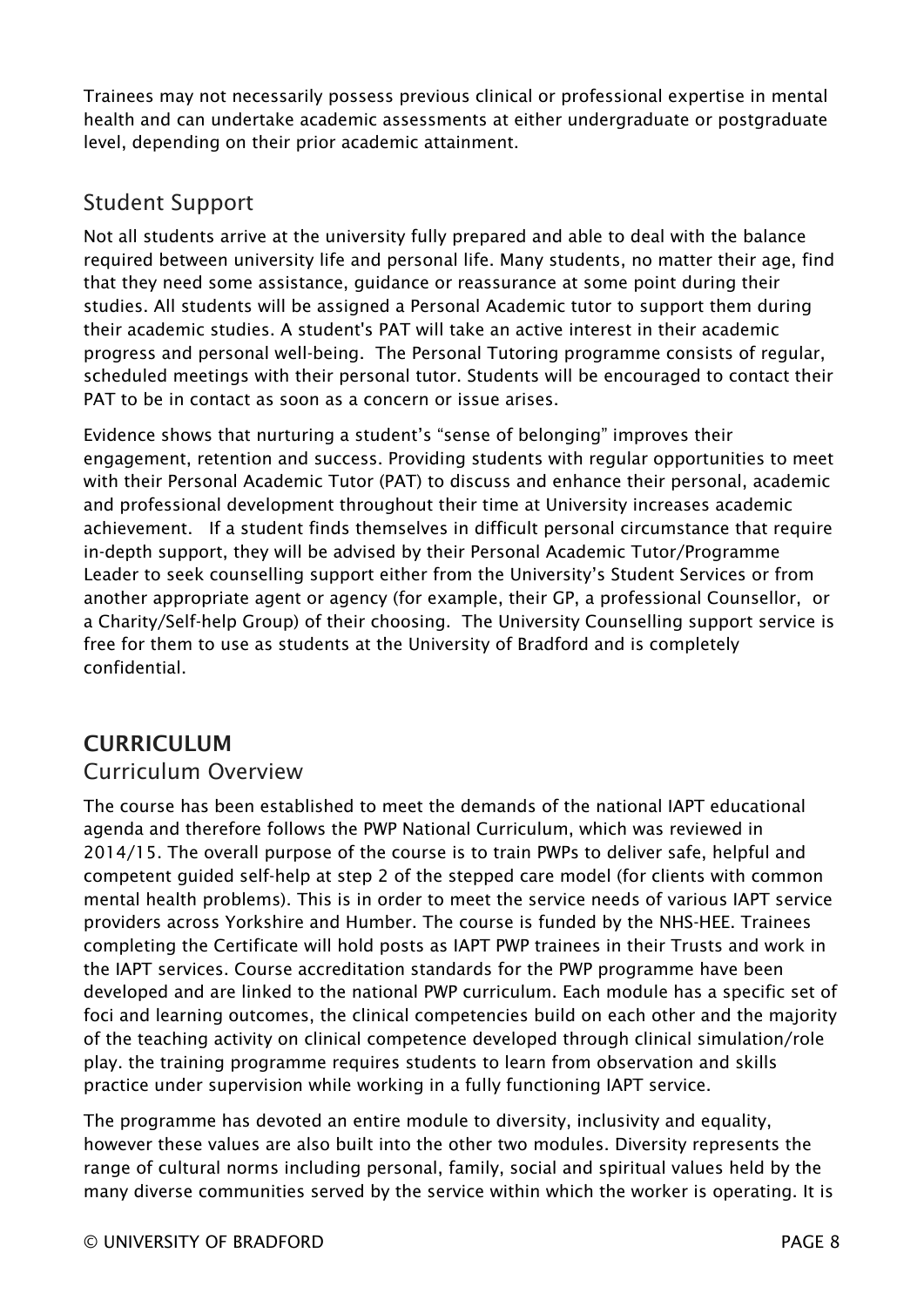vital that trainees respect and value individual differences and take into account any physical and sensory difficulties people may experience in accessing services. Trainees must be able to respond to people's needs sensitively with regard to all aspects of diversity.

This programme requires students to complete a placement within an NHS IAPT Trust. The training programme requires trainees to learn from observation and skills practice under supervision while working in fully functioning IAPT services, as well as through the theoretical teaching, skills practice and practice-based learning directed by the Higher Education Institute.

# Clinical Work Placement

The IAPT service delivery model is predicated on a stepped care model with PWPs supporting low-intensity interventions and high-intensity workers delivering CBT or on of the other IAPT approved modalities. The training programme requires trainees to learn from observation and skills practice under supervision while working in fully functioning IAPT services, or other services providing placements to trainee PWPs.

As well as through the theoretical teaching, skills practice and practice-based learning directed by the education provider, trainees must complete:

- a minimum of 80 clinical contact hours with patients (face-to-face or on the telephone) within an IAPT service (or equivalent stepped care service) as a requirement of their training and should undertake a range of activities during this time;
- a minimum of 40 hours of supervision of which at least 20 hours should be case management supervision and at least 20 hours should be clinical skills supervision.

Case management supervision is undertaken weekly for a minimum of one hour on a oneto-one basis with a suitably qualified member of staff. Case management supervision is supported by an IT system that enables outcomes to be effectively incorporated into clinical decision-making, often relating to the stepping-up of treatment intensity or offering alternative low-intensity treatments. Case management supervision is highly structured and will be a review of the current caseload held by the PWP, in which the PWP selects appropriate cases for supervision and presents the cases according to clinical and organizational criteria (for example, prioritising scheduled reviews or risk). The PWP should demonstrate the competencies of being able to present clinical and demographic information about each patient in a succinct manner to enable discussion of key points and shared decision-making to take place. Case management supervision is key to effective clinical governance and ensuring patient safety.

Clinical skills supervision for PWPs can be undertaken on a one-to-one basis or in a group, for a minimum of one hour per fortnight. Supervision is an accountable process which supports, assures and develops the knowledge, skills and values of the PWP. The purpose of clinical skills supervision is to provide a safe and confidential environment for PWPs to reflect on and discuss their work and their personal and professional development, providing an environment to enable reflection on their low-intensity practice and ensuring fidelity to the evidence base and clinical method.